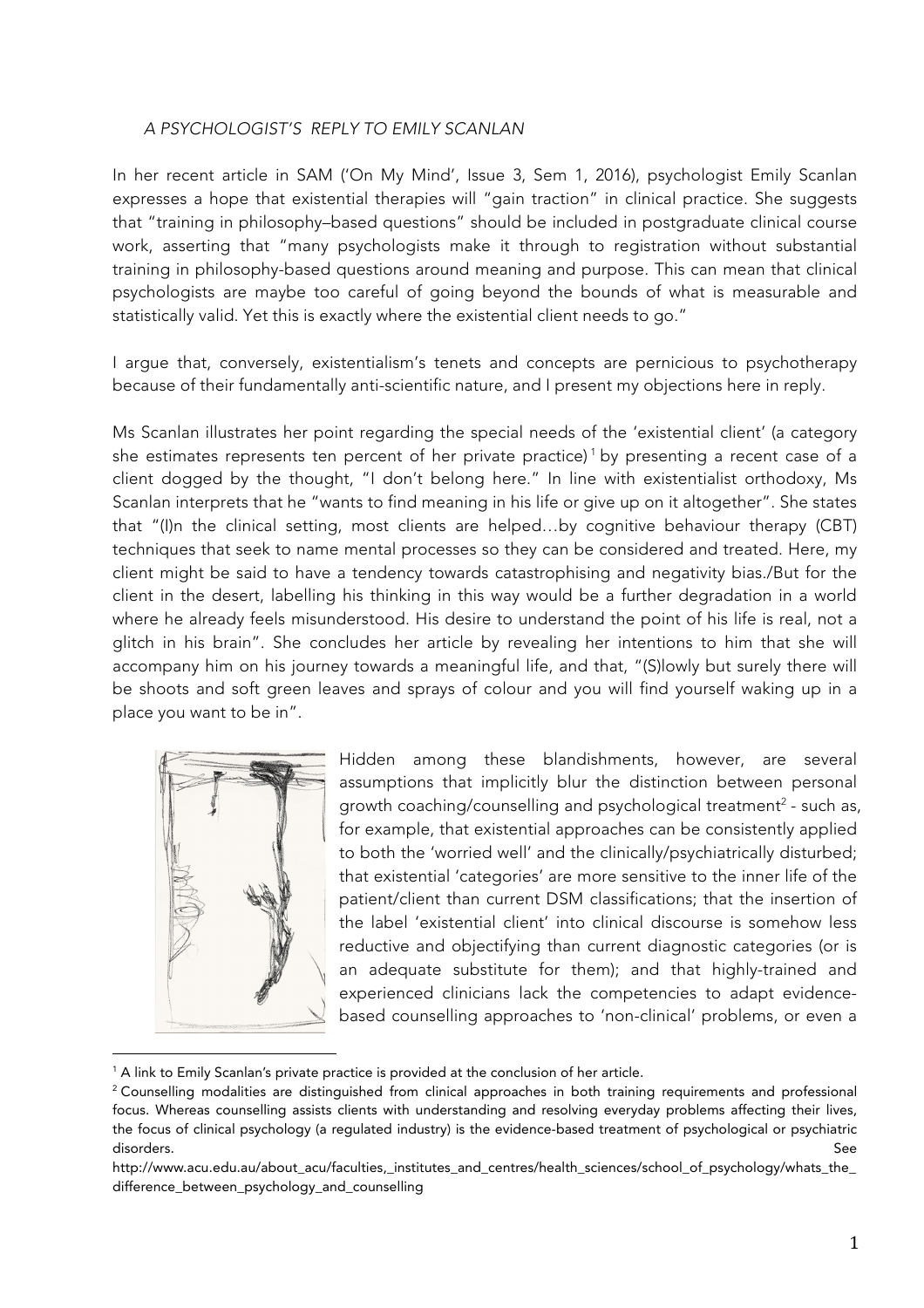personal capacity for empathy without invoking existential metaphors

In specifically recommending existential approaches to *clinical* practice, questions are begged as to how this may be practically achieved: how is existential psychology to be considered capable of *augmenting* existing clinical approaches while simultaneously claiming exemption from empirical investigation? Where is its complementary point of integration? Are the *verbal communications* of the 'existential client' at assessment sufficient to justify the epithet 'existential client'? How is a philosophical inquiry into a client's world-view (e.g. about not finding a point to their lives) to be deemed more than empathic listening? In other words, how is 'therapeutic' defined, and how is its effectiveness measured?

Aside from its putative merits as a supportive counselling approach or adjunct therapy (e.g. in fostering personal responsibility, optimism, self-actualization, 'mindfulness', acceptance, reflective listening in establishing rapport, and so on), existential psychotherapy has not moved beyond fringe status among mainstream clinical interventions, primarily due to its theoretical limitations the most salient being its *relativism* (dismissed as unproblematic by Ms Scanlan), *constructivism*, and programmatic *rejection of determinism*. Existentialism's circuitous path from its theological origins through more recent 'atheistic' and literary accounts to its current 'psychological' versions has not resulted in a re-examination of these limitations over the decades; indeed, its failure to attain empirical status in psychology – arguably the result of its conceptual and theoretical limitations - appears to have reached a critical point that is prompting moves towards a radical reappraisal in the US.3

Given the dearth of outcome studies in existential-humanistic therapies, what has fundamentally changed about these modalities that now justifies therapists "going beyond the bounds of what is measurable and statistically valid"? 4

A brief recap of some of its basic concepts may clarify why existentialism remains on the periphery of evidence-based clinical practice.

According to Irvin Yalom, "existential psychology attempts to explain how ordinary humans come to terms with the basic facts of life with which we all must contend…such as death, freedom, existential isolation, and meaninglessness." These fundamental concerns of existence are "deep, potentially terrifying issues" which, while exerting their influences upon all humanity, most people avoid confronting. Yalom drills down to existentialism's essence: the crisis of meaninglessness "stems from the dilemma of a meaning-seeking creature who is thrown into a universe that has no meaning". <sup>5</sup> For the existentialist, an individual's Being is confronted with an array of universal 'ultimate concerns' and 'existential facts of life' with which he or she must contend. Human consciousness constructs the apprehended world, and the individual strives for meaning within a meaningless universe. Exempting existentialism from the charge of relativism, Ms Scanlan waves aside a century of psychological theory and research: "nothing is for certain and meaning is what you make of it".

```
4 http://www.academia.edu/1843926/Existential-Humanistic_Therapy_as_a_Model_for_Evidence-
```
 $\overline{a}$ 3 Mascaro and Rosen (2005) notwithstanding. See Dias, J.(2010) Existential systemic therapy. (Doctoral dissertation). Proquest.

Based\_Practice?auto=download. Curiously, this paper excludes the well-being of the client from its list of benefits for existential-humanist therapy as an evidence-based modality.

<sup>5</sup> Handbook of Experimental Existential Psychology, Greenberg, J., Koole, Sander L., & Pyszczynski, T. Eds. 2004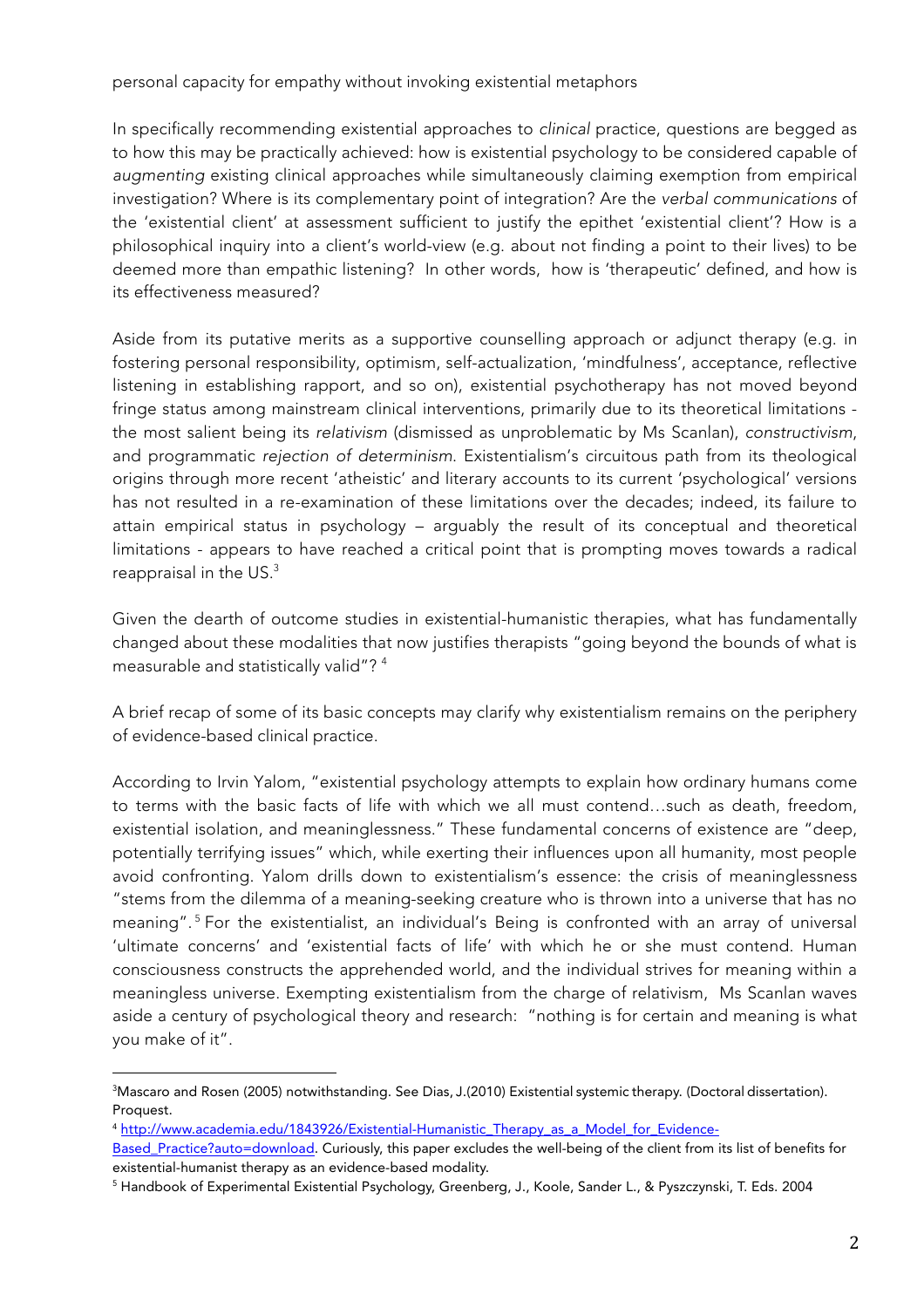An objectively verifiable, causal model of mental life (such as a biologically-driven, internally conflicted, or even psychotic individual<sup>6</sup>) is antithetical to existential psychology, which views the self or 'spirit' as having a 'being' distinct from ordinary physical objects, and 'meaning' as constructed by human perception – dimensions thus removed from the explanatory categories of the natural sciences.<sup>7</sup> The problem of unconscious processes and psychological conflict is dispensed with by invoking the profounder 'psychic' dimensions of existentialism's universal givens (with which an individual's 'world-design' – *Dasein* - may be in conflict). With 'existential' dilemmas eliding psychological conflict, an authentic 'Dasein' is identified as the goal of therapy – a 'journey' that, via the individual's unique capacity for self-creation and accompanied by the therapist, will assist the 'existential client' to achieve 'authenticity' and 'freedom', and acceptance of the immutable, dreaded laws of existence.

Existential psychotherapy continues to characterise some psychology practice. In the words of another Sydney practitioner, whose existential specialty is a "passion", '(T)he existentialphenomenological approach is about how we each uniquely interpret and make meaning of self, others and the world. *There is no definitive method or particular set of skills. Each practitioner develops their own distinctive perspective and continues to learn, be challenged - and rewarded along the way. The focus is on the client's experience of their world rather than a reliance on external theories, tools or specific techniques, with the relationship between practitioner and client paramount*.'8

But what does this prioritizing of the therapeutic relationship mean? How is the relationship between therapist and client conceptually distinguished (or 'privileged') when all humanity is subject to existentialism's fundamental postulates?<sup>9</sup> What assurances can be made with respect to the psychological well-being of the client under such arbitrary and freewheeling therapeutic conditions?

The failure of therapeutic detachment (or other significant weakening of therapeutic boundaries), for instance, may tip therapists from appropriate empathy into shared subjectivity. Yet the phenomenological requirement to 'enter into' a client's subjective experience is *procedural* in existential psychology, and presents a risk of therapist/client mergence without properly formulated distancing constructs. Existential psychotherapy fails to take into proper account the perennial risk of unconscious (but observable in behaviour) positive or negative transference/countertransference feelings and behaviours being 'acted in' by the psychologist during this 'intuitive' process, risking the integrity of the therapeutic relationship and the well-Being of the client.<sup>10</sup>

Unconscious processes are both pervasive and elusive to conscious awareness (i.e. articulation, identification and interpretation) of both therapist and client in clinical practice. An individual may

 $\overline{a}$ 

<sup>6</sup> "The individual we deem "schizophrenic" or "psychotic" is merely caught in a profound wrestling match with the very same core existential dilemmas with which we all must struggle". Paris Williams, Ph.D, 2012

<sup>7</sup> Maze, J.R. The Meaning of Behaviour, Allen & Unwin, 1983

<sup>8</sup> My italics. See http://www.cep.net.au/about\_us.html

<sup>9</sup> Maze*,* 1983

 $10$  i.e., 'transference'/'countertransference' phenomena. Explanation is occasionally sought from psychoanalysis to compensate for the theoretical shortfall. See Zafirides, 2013.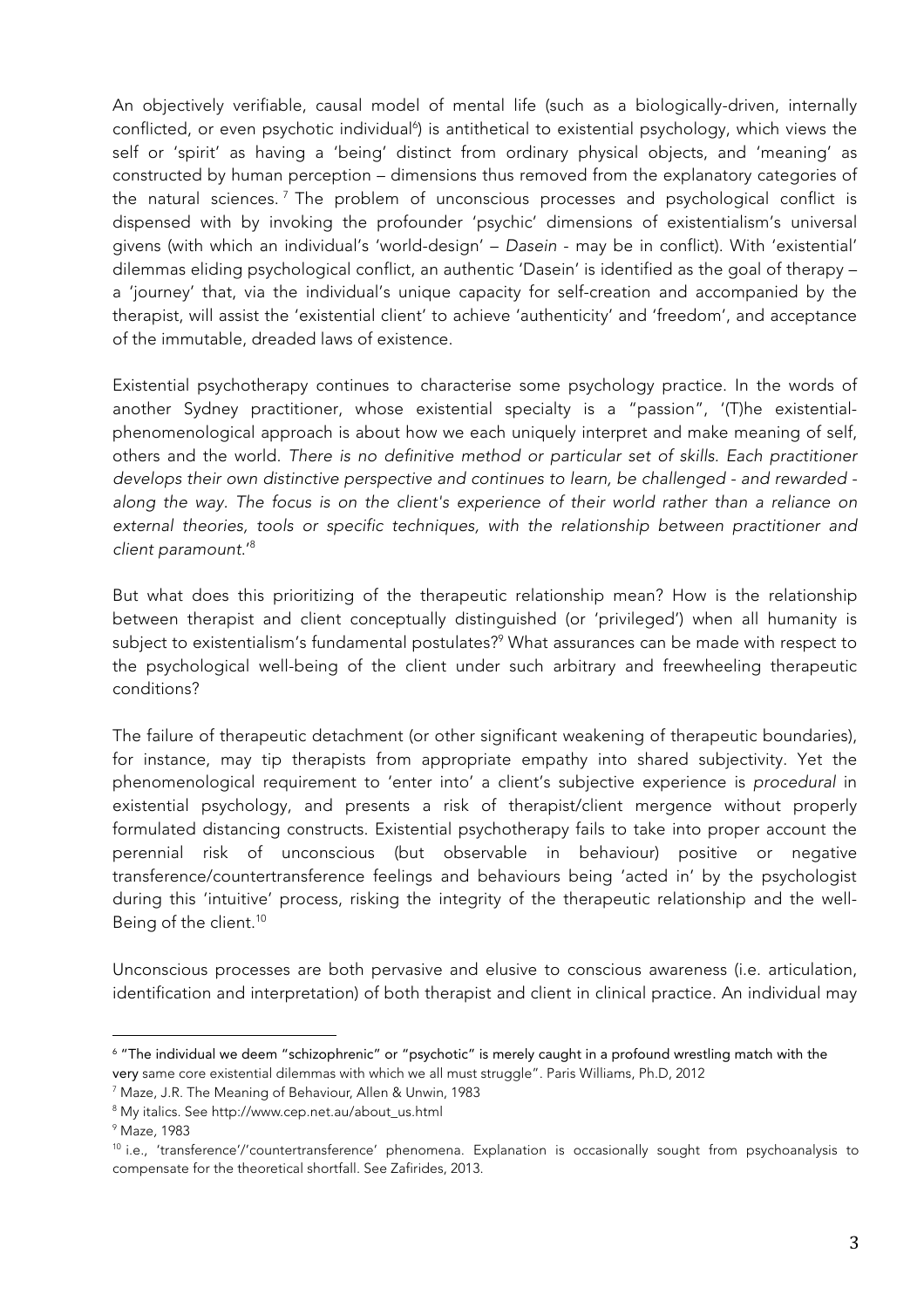be overwhelmed, for example, by previously suppressed or dissociated memories in response to 'triggering' by stimuli sufficiently similar to a prior traumatic event. In this complex stimulus/ response situation, neither the mechanisms involved in the original suppression of overwhelming stimuli nor its after-suppressions are conscious (although subsequent avoidant behaviour may be), and the client will be highly defended against the (usually) unmanageable feelings and behaviours associated with them. While it is a truism that a depressed, hollowed-out life constantly in retreat from the terrors of unpredictable environmental 'triggering' may ultimately be 'felt' as meaningless and characterized by despair, this characterization barely encapsulates the devastation wrought, in some sense, by an *excess* of meaning.

For the clinician, feelings and beliefs associated with a presenting problem will be noted as *symptoms* or *symbolic communications* reported and/or observed during a clinical assessment conducted according to standardized procedures. A client's communications about needing to 'find meaning' in life is therefore not apprehended as a literal brief; many hypotheses will be considered and explored with the client as to what this crisis might *causally* refer to, beginning with the reformulation of questions pertaining to feelings and beliefs within an evidence-based model of mental life that presumes the existence of a meaningful, relational object *for whom* efforts to do the right thing feel pointless (for example), or *for whom* one believes/feels one has no meaning or value*,* no matter how virtuous or altruistic his endeavours (for example).

How the complexity and range of an individual clinical presentation can be 'explained' by an array of universals faced by all humanity is a question for existential therapists that will not go away easily, and certainly not by fiat.11 The notion that clinical disorders are variations of *la condition humane* is reminiscent of recent humanistic anti-psychiatric and social constructionist discourses, and Ms Scanlan's suggestion that clinicians may inappropriately label the 'existential client' with specific symptom features is consistent with these ideological stances. In this fashion, however, Ms Scanlan merely repeats the offence she seeks to counter by advocating a reductionistic 'labelling' process that is moored to a metaphysical system whose fundamental principles cannot be intelligibly expressed in psychological terms, let alone survive empirical test.

Nor is it clear how evidence-based clinical interventions, grounded in the scientific method explicitly repudiated by existentialism, could be enhanced by a therapeutic approach whose concepts ('authenticity', 'agency', 'free will', 'true self', and so on) continue to resist translation into "something we can conceive of in a coherent, graspable way".<sup>12</sup> With its programmatic repudiation of an objective basis to reality (relativism), and its notion of a self consisting solely in its relatedness to its environment – that is to say, having no intrinsic properties, yet nonetheless capable of willing itself into being at every moment (constructivism) - a more explicit repudiation of a scientific psychology would be hard to find. Yet according to Ms Scanlan "existentialism can, in some cases, both complement and deepen other treatment models".

Attempts to "bridge" evidence-based clinical approaches with existential therapies are destined to fail without a logically coherent explanatory framework capable of invigorating its concepts.<sup>13</sup> Existentialism cannot evade its theoretical inadequacies by borrowing from elsewhere when the clinical facts don't fit. Existential frameworks offer little in the way of effecting enduring

 $\overline{a}$ 

<sup>11</sup> Maze*,* p 126

 $12$  op cit, p. 128

<sup>&</sup>lt;sup>13</sup> In his attempts to formalize and existential systemic therapy, Dias (2010) noted that a major problem with investigating existential therapy was the lack of a coherent theory on which to base such an investigation.